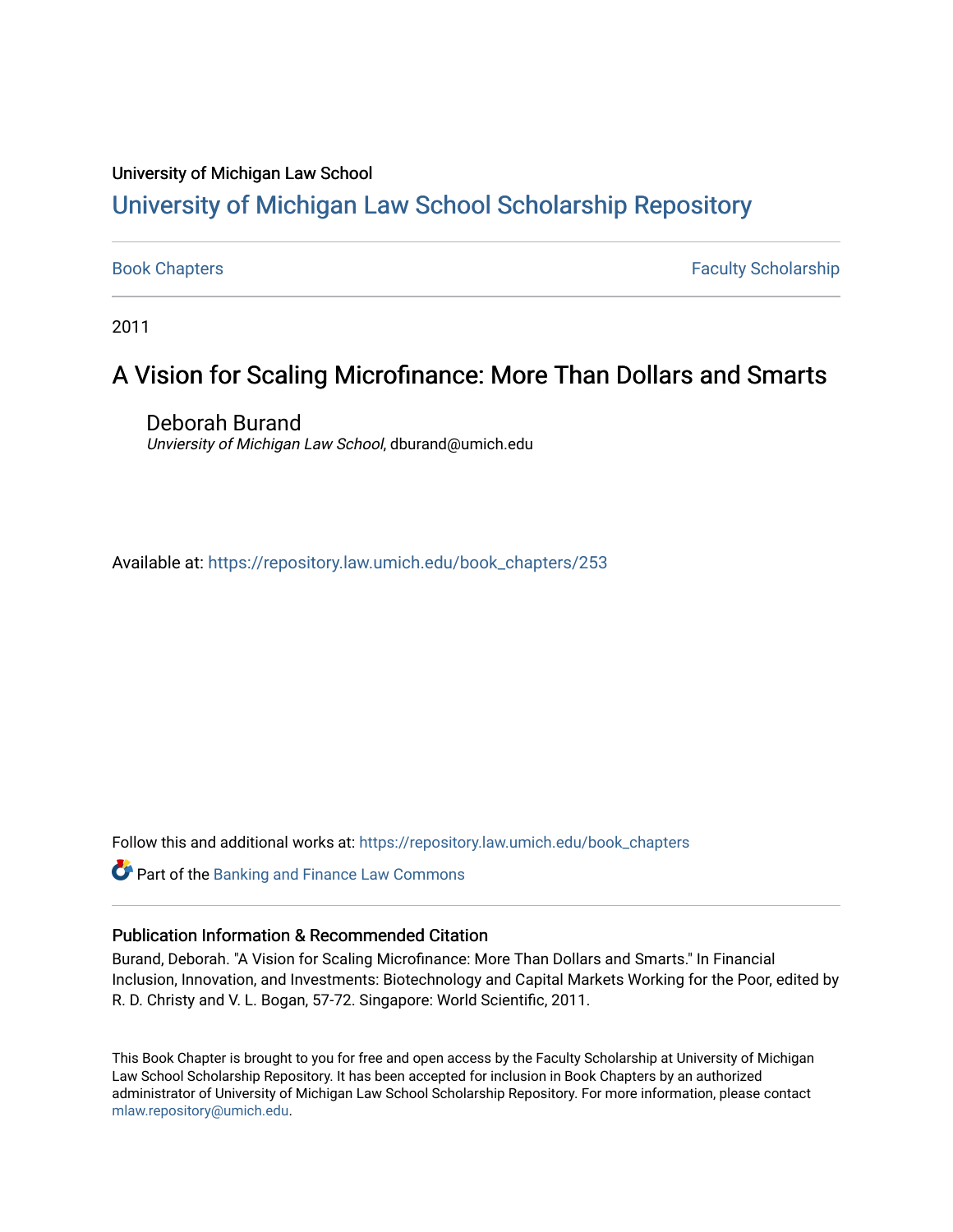# *A* **Vision for Scaling Microfinance: More than Dollars and Smarts**

*Deborah Burand, Esq.*∗

#### **4.1 Introduction**

When Warren Buffet announced the largest charitable gift in history, namely the contribution of 5/6th of his shareholdings in Berkshire Hathaway to the Bill & Melinda Gates Foundation, he explained his decision in a pithy soundbite. According to Buffet, "philanthropy is a tougher game" than business: "In philanthropy, the most important problems are those which have already resisted both intellect and money."

When it comes to scaling microfinance, Buffet has it exactly right. Dollars and smarts are not enough to solve the problem of helping microfinance to reach scale. Not even mega-philanthropists like Bill Gates, who

<sup>∗</sup>Ms. Burand wrote this paper in 2007 while serving as the Executive Vice President, Strategic Services, Grameen Foundation. She now is the Vice President and General Counsel of the Overseas Private Investment Corporation. This paper borrows heavily from the work of others, like Lee C. Buchheit, Esq., whose eloquent writings on the design of a new international financial architecture inspired this paper. While acknowledging these grand thinkers, all opinions in this article are her personal views and should not be attributed to current or past employers, or, for that matter, to anyone else.

Deborah Burand, Overseas Private Investment Corporation, 1100 New York Avenue, NW, 12th Floor, Washington, DC 20527.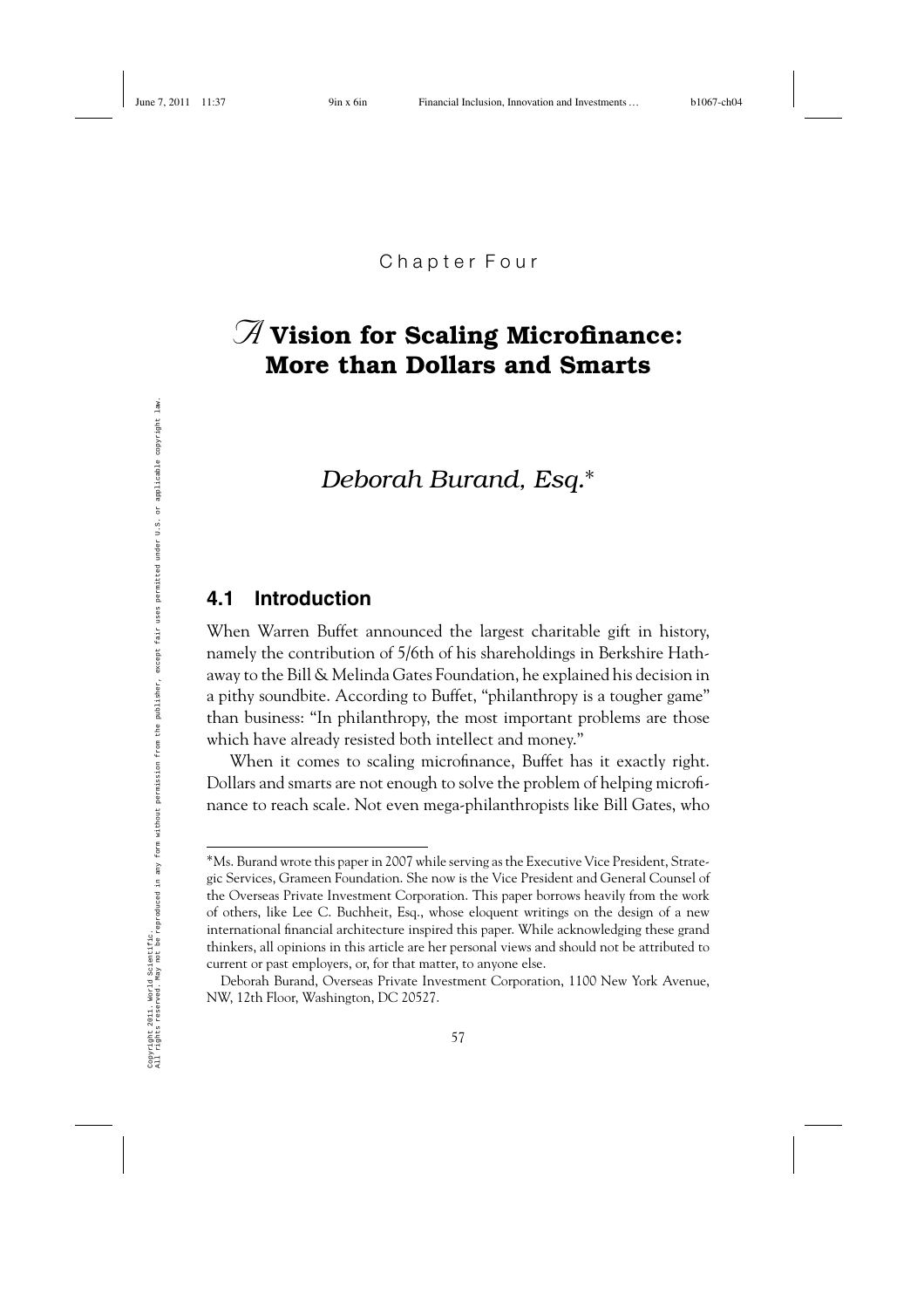has recently determined to invest, through the Bill & Melinda Gates Foundation, \$750 million over the next several years to deepen and expand the reach of financial services to the world's poor, can provide sufficient capital to ensure that microfinance reaches its promise, unless this new breed of philanthropists also invests in building a new international financial architecture that values financial access as highly as financial stability. Simply put, to scale microfinance requires dollars, smarts, and, importantly, a vision for a new financial order, an order that aims at tapping the power of commercial sources of capital to finance the growing funding needs of microfinance providers.<sup>1</sup>

Over a decade ago, on the heels of yet another round of financial crises in the world, starting with the Mexico peso crisis in December 1994, and then followed by crises in Thailand, Indonesia, South Korea, Russia, Brazil and Argentina, policymakers worldwide attempted to build a new "international financial architecture" that could not only prevent future financial crises, but also ease the destructive power of those crises that inevitably occur. The goal of this new international financial architecture was simple: make international capital flows to emerging markets more efficient, stable and transparent. Actually building such a new international financial architecture, however, was anything but simple.

As described by Lee C. Buchheit, Esq. in his 1999 article, "A Lawyer's Perspective on the New International Financial Architecture," this architecture stood on four legs. It aimed to:

- (1) Moderate private sector financial flows to emerging markets to avoid a boom/bust pattern of lending;
- (2) Ensure that investors in emerging markets had the information and economic incentives to make prudent investment decisions;
- (3) Reinforce the ability of debtor countries to endure temporary economic or financial shocks or disruptions; and

<sup>1</sup> Some have estimated that today's microfinance providers are in need of \$10–\$20 billion in capital over the next five years.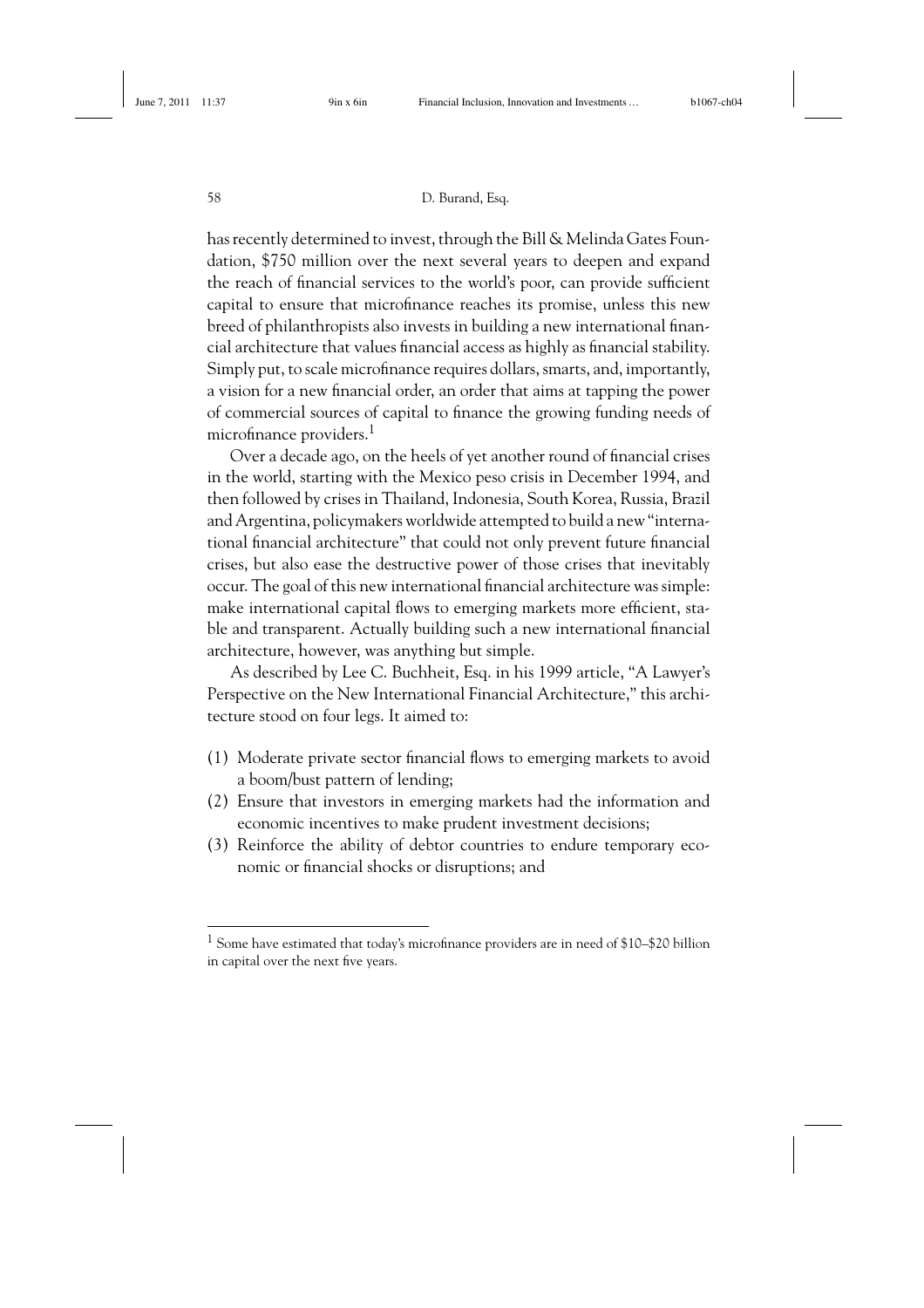(4) Facilitate prompt, orderly, non-contagious workouts of debtor countries when crises do occur, with attendant losses falling on those who made the investment decision.

So what does this discussion that so dominated G-7 and G-8 discussions in the 1990s have to do with microfinance reaching scale today? The short answer is — a lot. The longer answer is that many of the tools that were developed in the late 1990s to address macroeconomic challenges in lending to emerging markets are readily transferable to the challenge of bringing microfinance to scale through access to appropriate and sustainable commercial sources of finance. In short, to scale microfinance, we also need to foster capital flows into this sector that are efficient, stable and transparent.

Here is a similarly simple to articulate, but hard to build, vision for scaling microfinance. Take the four legs of the international financial architecture described above, and substitute the words "microfinance providers" for "emerging markets" and "debtor countries," and you have got a concrete vision for scaling microfinance that sounds like this:

"A new international financial architecture is needed to make capital flows to *microfinance providers* more efficient, stable, and transparent. To this end, a new international financial architecture is needed that will:

- (1) Moderate private sector financial flows to *microfinance providers* to avoid a boom/bust pattern of lending;
- (2) Ensure that investors in *microfinance providers* have the information and economic incentives to make prudent investment decisions;
- (3) Reinforce the ability of *microfinance providers* to endure temporary economic or financial disruptions; and
- (4) Facilitate prompt, orderly, non-contagious workouts of *microfinance providers* when crises do occur, with attendant losses falling on those who made the investment decision."

Visions are as important for articulating not only what one hopes to achieve in the world, but, by inference, also highlighting what one wants to avoid. The above vision statement does both. Moreover, like the four pillars of the international financial architecture described by Buchheit, the above microfinance-oriented pillars are equally split between prevention and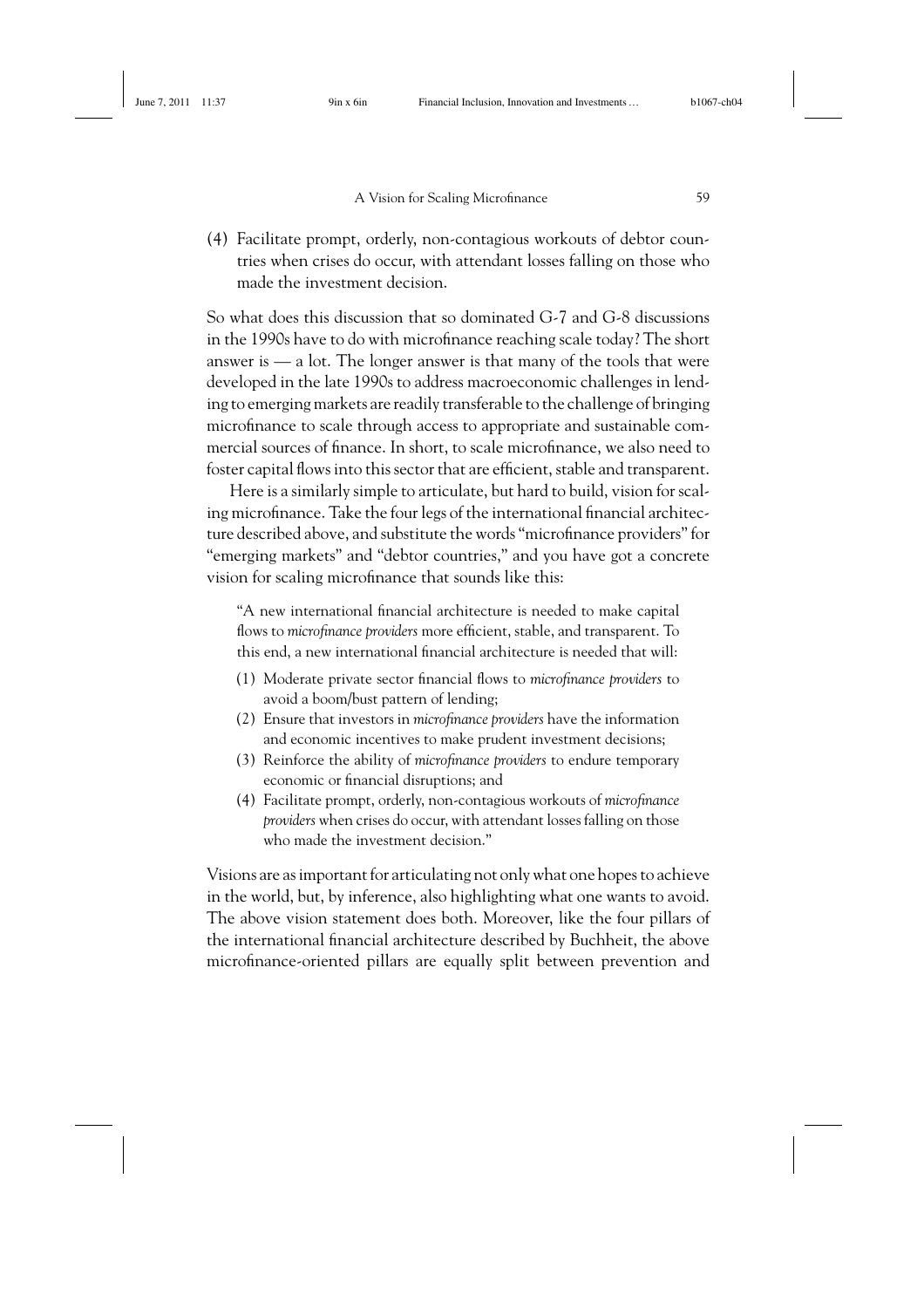cure — the first two principles aim at preventing crises, and the second two principles aim at responding to (and possibly curing) crises if and when they arise.

The following is a stock-taking of some of the key initiatives that have taken place to date in the world of microfinance at building an international financial architecture that attracts and retains flows of commercial capital to microfinance. It also is a call to those of us in the microfinance world to do much, much more.

### **4.2 Building an International Financial Architecture**

## **4.2.1** *Moderate Private Sector Financial Flows to Microfinance Providers to Avoid a Boom/Bust Pattern of Lending*

In a series of scenario-building exercises, CGAP (the Consultative Group to Assist the Poor) recently gathered microfinance professionals together to ponder where microfinance may find itself in 2015 and to identify the key drivers of that crystal ball gazing.<sup>2</sup> One driving factor identified by those of us at the table was the growing enthusiasm by investors for investing in microfinance, an enthusiasm that also has been noted in a recent study undertaken by MicroRate of the mushrooming number of specialized microfinance investment vehicles (called by MicroRate, "MIVs"). According to some estimates, there are now over 80 MIVs in the world, and that number continues to grow. CGAP research suggests that the amount invested in MIVs doubled in the last year, from \$987 in 2005 to \$2 billion in 2006. Much of the MIV investment in microfinance providers to date has been in the form of debt (as opposed to equity); and of that debt, most has been denominated in hard currency.3 Yet most microfinance

<sup>2</sup> See CGAP Focus Note No. 39, "Financial Inclusion 2015: Four Scenarios for the Future of Microfinance" (October 2006).

 $3$  A CGAP-MicroRate survey from 2005 finds that 74% of MIV investment has been provided in the form of debt; and of that debt, 70% has been denominated in hard currency.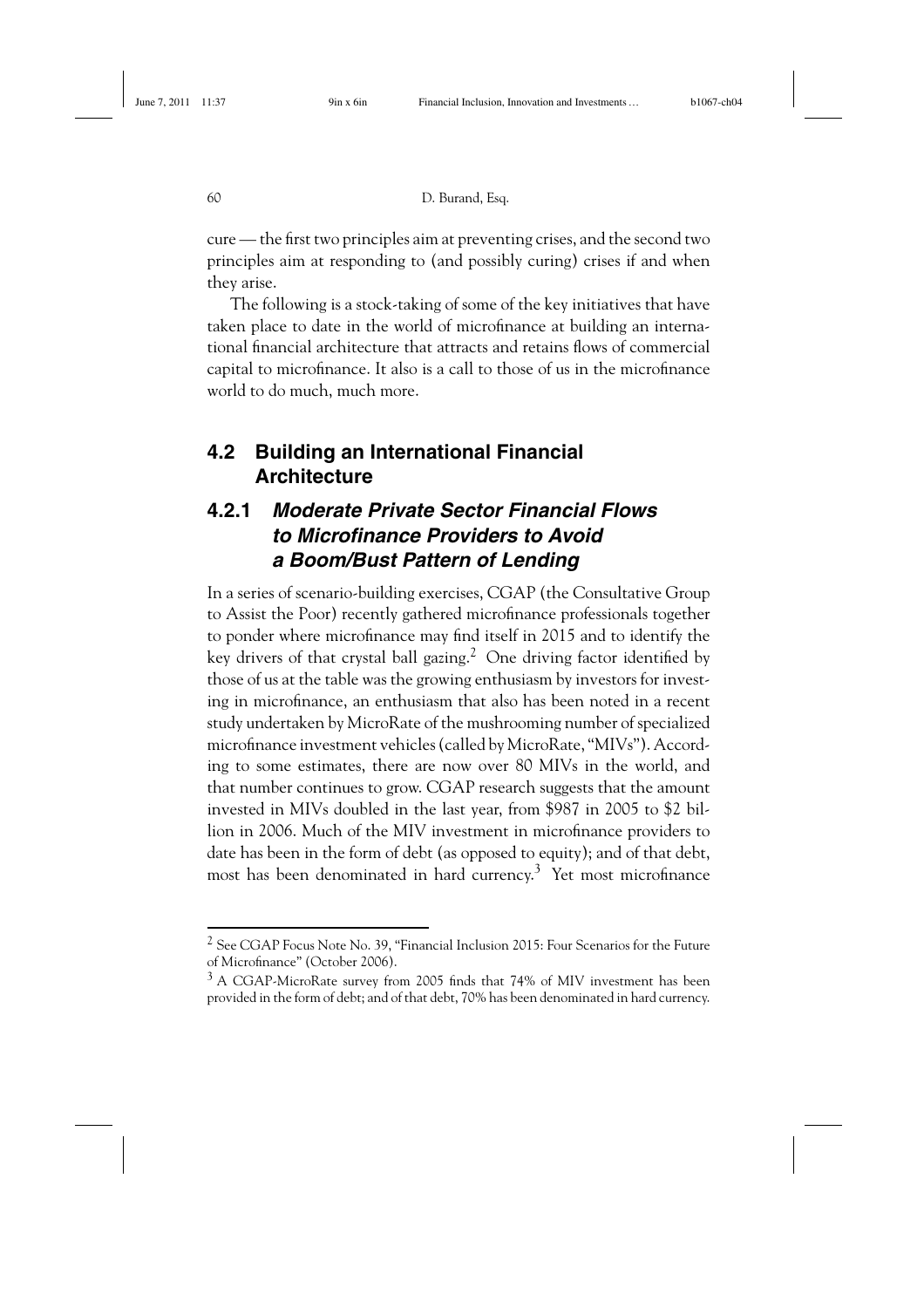institutions (MFIs) are still underleveraged relative to commercial banks.4

This growing interest in investing in microfinance is a blessing for the industry; but, like all blessings when taken in too strong a dose, it may also be a curse. While neither CGAP nor MicroRate have described these new sources of funding as a lending "boom" or "bubble," the risk is there as most serious observers of microfinance will admit, albeit quietly.

Several observers have suggested that some of the recent investments in microfinance may have been attracted more by the underlying subsidies supporting those transactions (such as credit enhancements provided in the form of a donor-funded or otherwise highly subsidized guarantee) than by the actual cash flow of the underlying microfinance business activity being financed. Put differently, does it matter to an investor in search of investment grade paper if the business she is financing is microfinance, or is she solely in search of investments that enjoy highly rated, credit support? Whether this is an accurate perception of investors' motivations, the risk is that today's chatter about the glories of investing in microfinance may eventually wane, as financial enthusiasm often does, and then investors' enthusiasm will swing to the next new thing.

In the meantime, however, some MFIs are enjoying their moment in the sun.<sup>5</sup> With no spoilsport like former Federal Reserve Board Chairman Alan Greenspan in sight who threatens to take away this punch bowl of bubbling capital, some MFIs are borrowing at record levels often with little understanding of the true costs and structural or documentation risks of their borrowings (as evidenced by a growing number of covenant defaults quietly taking place among microfinance borrowers).<sup>6</sup> They are borrowing in dollars and euros to fund assets denominated in local

<sup>4</sup> The median MFI debt:equity ratio of MFIs reporting to the MIX (Microfinance Information eXchange) is around 2:1, compared to commercial banks that are leveraged at a rate that is closer to 9–12:1.

<sup>5</sup> The above referenced CGAP survey from 2005 finds that ten microfinance institutions attracted 26% of the aggregate amount of MIV investment.

 $6$  CGAP and Grameen Foundation recently surveyed the management teams of 16 MFIs in 14 countries around the world, half of which mobilize and intermediate deposits. A key finding of that survey is that many of the surveyed MFIs are underestimating the true costs and risks of their funding sources — debt and equity.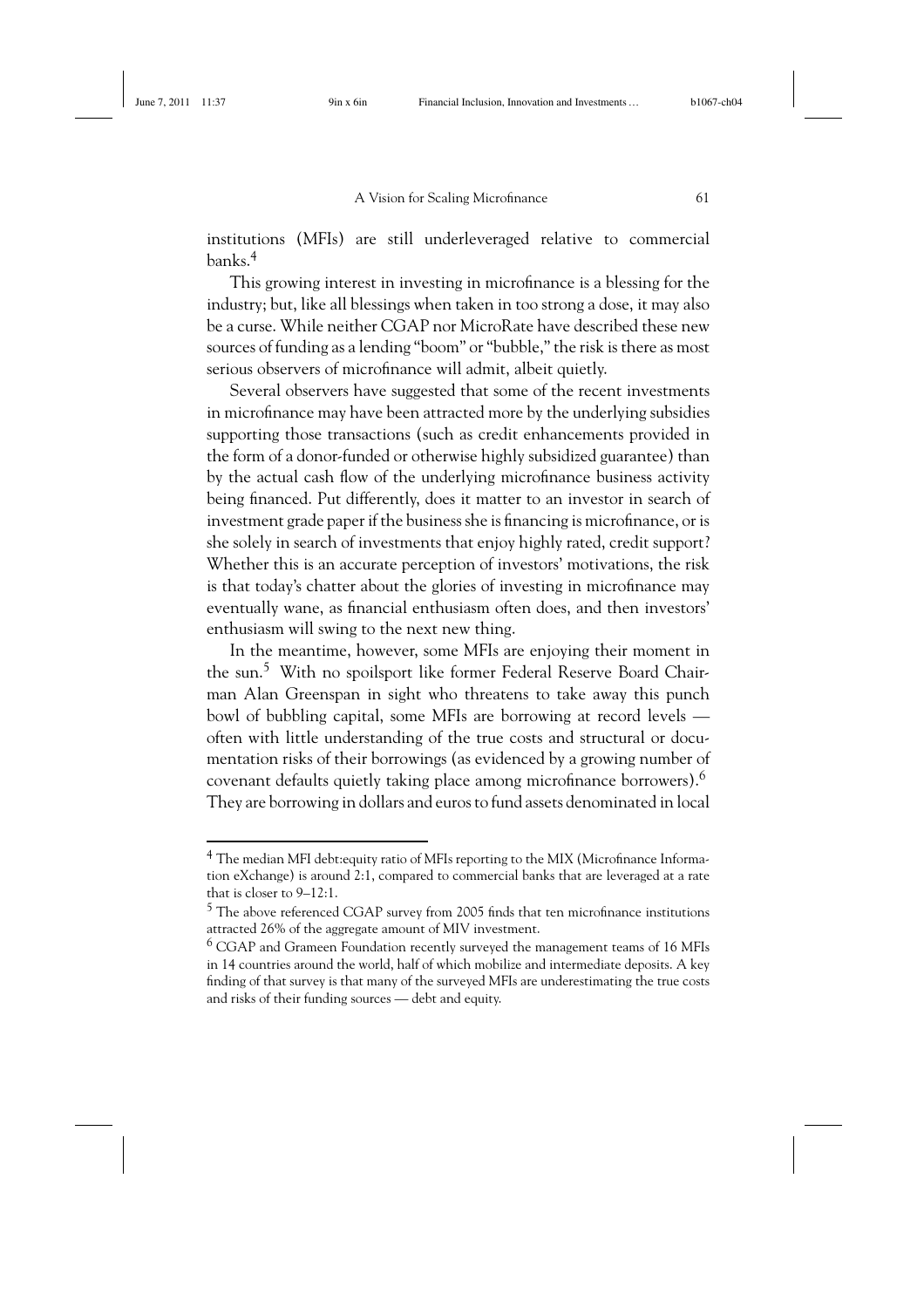currencies, with little to no hedges or other risk mitigation strategies to guard against foreign exchange risks.<sup>7</sup> They are borrowing in short-term or demand funds to finance medium-term assets. They are borrowing at floating interest rates to finance assets earning fixed returns. They are signing loan documentation without understanding (or, as at least one MFI has confessed, even reading) the terms. They are "pledging" microcredit portfolios to secure borrowings in countries where such pledges of intangible assets are legally unenforceable, and some are even "over-pledging" by giving multiple lenders claims on the same asset. All of which suggests that moderating financial flows while stepping up investment readiness training for MFIs might be an increasingly desirable goal.

When the international financial architects of the 1990s attempted to come up with measures that would moderate financial flows to emerging markets, they looked to tools and practices that would discourage excessive borrowing as well as flows of "hot money" (meaning short-term, hard currency-denominated, financing). This caution is something that could and should take hold in the microfinance world too.

While some investors in microfinance have complained recently that there is more funding than suitable microfinance investments, one needs to ask whether the funding being pushed at microfinance providers is itself "suitable." What kind of commercial sources of funding do we want to see invested in microfinance? Can a sustainable microfinance industry be built on the back of short-term loans, denominated in hard currency? Would it be a good thing for the overall health of the microfinance industry if it were to come to rely on large capital flows from internet-based platforms that intermediate the extension of six-month, dollar-denominated loans from, say, college students in Ithaca, New York to poor basketmakers in Benin City, Nigeria — even if such loans are made at zero percent interest rates? Do we think it is appropriate for MFIs to execute complex loan agreements containing covenants that they have not read, do not understand, or, if having read and understood, have little likelihood of meeting? If the answer to any of these questions is no, then

<sup>7</sup> See CGAP Focus Note No. 31, "Foreign Exchange Rate Risk in Microfinance: What is it and how can it be managed?" (January 2005).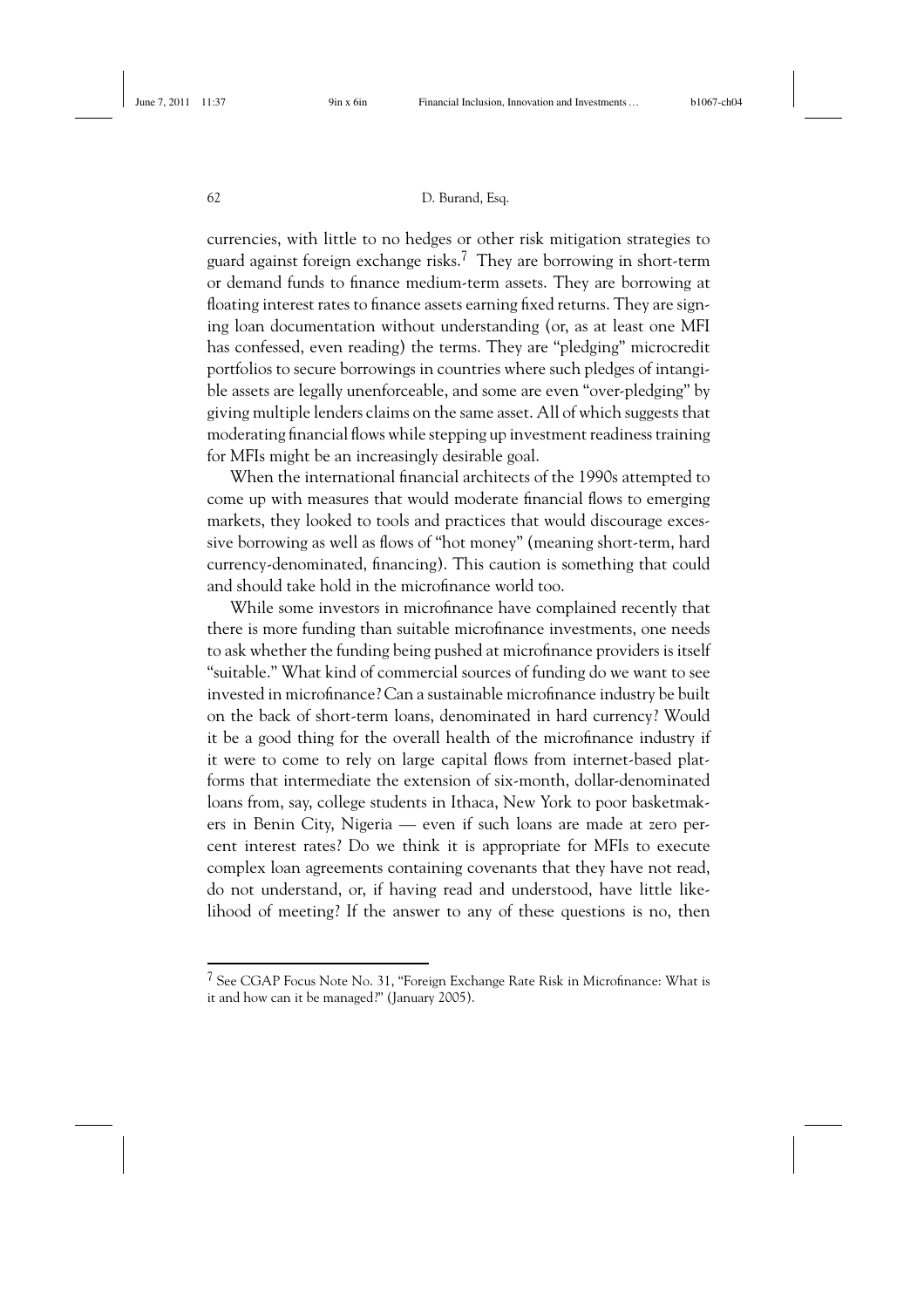much work needs to be done on both the demand and supply side of the equation — work that would encourage responsible borrowing by microfinance providers and discourage irresponsible lending to microfinance providers by investors.

Developing standard forms of loan documentation for the microfinance industry that fairly represents the interests of both the borrower and lender is one important step that could be taken in this direction. Not only could this standardization offer valuable time savings to both lenders and MFIs as it would cut substantially time spent in negotiations, but standardized loan documentation could lead to a more liquid market in the trading of microfinance loans (or even securitization of such loans), which in turn should lower MFIs' cost of funds so that they can serve their poor clients more efficiently and cheaply.

Training microfinance providers to learn how to negotiate and understand better those contractual obligations that they are assuming when tapping commercial sources of financing is another important step. MFIs also need more tools to help them evaluate the costs and risks of varying commercial funding sources. Happily, donors like Rockdale Foundation and other industry stakeholders, like CGAP, are now investing in the creation of a growing array of technical guides and tools to help MFIs better understand the structure and documentation of various forms of financings.8 Additionally, regional and global microfinance networks increasingly are running investment-readiness trainings for MFIs and some, like Grameen Foundation's Capital Management and Advisory Center (CMAC), now offer advisory services directly to individual MFIs to support the evaluation, negotiation and structuring of their commercial financings.

Building tools to help microfinance institutions better hedge against currency and interest rate risks is yet another step. Given the recent

<sup>8</sup> See, for example, "Commercial Loan Agreements: A Technical Guide for Microfinance Institutions" (prepared for CGAP by Cleary, Gottlieb, Steen & Hamilton (2006)), and "Foreign Exchange Risk Mitigation Techniques: Structure and Documentation, A Technical Guide for Microfinance Institutions" (also prepared for CGAP by Cleary, Gottlieb, Steen & Hamilton (2006)). Both of these technical guides have been translated into several languages and are downloadable from the CGAP website (www.cgap.org).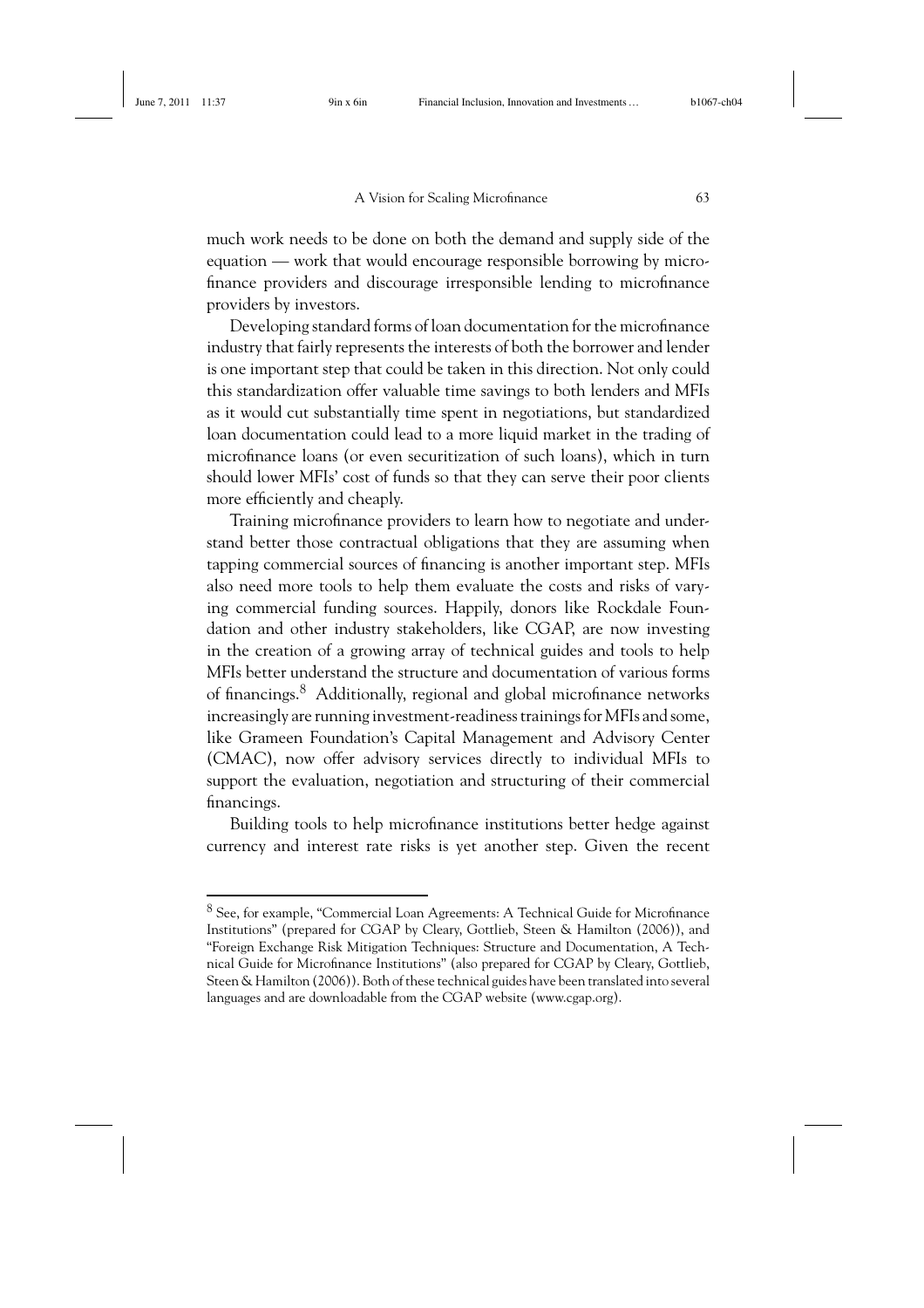#### 64 D. Burand, Esq.

increase in international lenders' interest in microfinance, the need for instruments to mitigate cross-border lending risks, including foreign exchange and interest rate risks, has grown. Because of the relatively small size of MFI borrowings, perceived counterparty risk of MFIs, and often exotic currencies used in MFIs' operations, standard hedging tools, like foreign exchange forwards, futures, swaps or options, often are not available or are too expensive for microfinance providers to access. One breakthrough under discussion is the possible launch of a foreign exchange hedging fund, supported in part by the Dutch, and aimed at small and medium enterprises, including microfinance providers.

Finally, other stakeholders — ranging from bank regulators to rating agencies to existing investors in microfinance — should voice dismay when they observe excessive or inappropriately structured borrowings by MFIs or flows of "hot money" coming into the microfinance industry. In this regard, welcome steps are being taken by some of the specialized microfinance rating agencies to draw attention to the amount of MFIs' unhedged foreign currency exposure.

#### **4.2.2** *Ensure that Investors in Microfinance Providers Have the Information and Economic Incentives to Make Prudent Investment Decisions*

Transparency is a watchword in the microfinance industry, just as it was in the 1990s for would-be international financial architects. According to a common dictionary definition found in Merriam Webster's Collegiate Dictionary, "transparency" means to be free from pretense or deceit, to be easily detected or seen through, and, finally, to be readily understood.

There is now near universal recognition that transparency in the marketplace is a good thing. The more transparency, the better. Even microfinance has become enamored with transparency, as evidenced by CGAP's award each year to the world's most transparent microfinance provider. But transparency for transparency's sake somehow misses the point. The world of microfinance, just as the world of international capital markets, needs transparency in order "to be readily understood." And that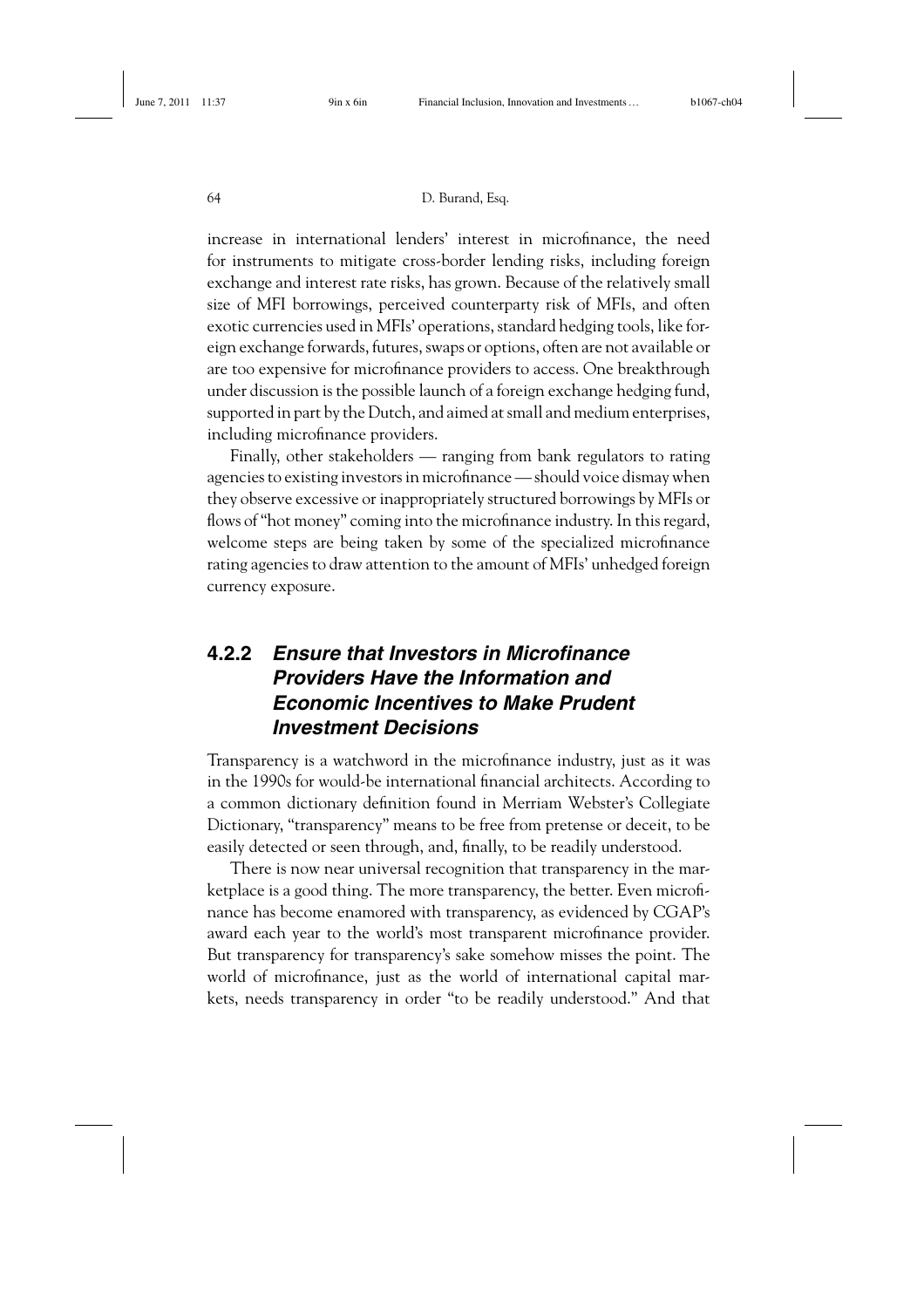is a challenge for microfinance, particularly with the growing number of investors who are intent on making cross-border investments into microfinance.

In October of 1933, John Foster Dulles, writing in *Foreign Affairs*, concluded his article on "The Securities Act and Foreign Lending" with the following admonition about the need for understanding risk when investing across borders:

The remedy…is not to be found in legislative restraints …. Rather it calls for our education in financial matters, to the end that foreign risks will be recognized and appraised and assumed deliberately only by those who can afford them.

That advice rings true today. The risks of spikes in repayment defaults by borrowing microfinance providers, or of the proliferation of loan agreements being signed by MFIs that contain overly broad cross-default clauses that are certain to tumble one distressed loan after another in a domino-effect, can be addressed only if the microfinance industry takes it upon itself to understand better the fruits of our transparency campaign.

An analogy can be made to the shaky start of eco-tourism in Latin America in the mid-to-late 1980s. Adventuresome tourists, fresh from camera-popping safaris across African savannahs, came to the rainforests of Bolivia and Brazil in search of equally riveting photo-opportunities and communes with nature. At first they often were disappointed. For those of us working on international environment issues and who hoped to captivate this new breed of eco-tourists (and their wallets), we soon learned that it was not enough to bring them to one of the most diverse ecosystems on earth, we also needed to help our fellow wanderers understand the beauty and complexity of what they were seeing. That is, we needed to make the wonders of the rainforest more "transparent."

Some may argue that the goal of building an "international financial architecture" is too rigid and static to encompass the fluidity of the fastchanging world of microfinance. And they may be right. Perhaps, again borrowing from the world of eco-tourism, the better analogy is to build a transparent "ecosystem" for investors in microfinance. But for the ecosystem of microfinance to be truly transparent engenders a responsibility on all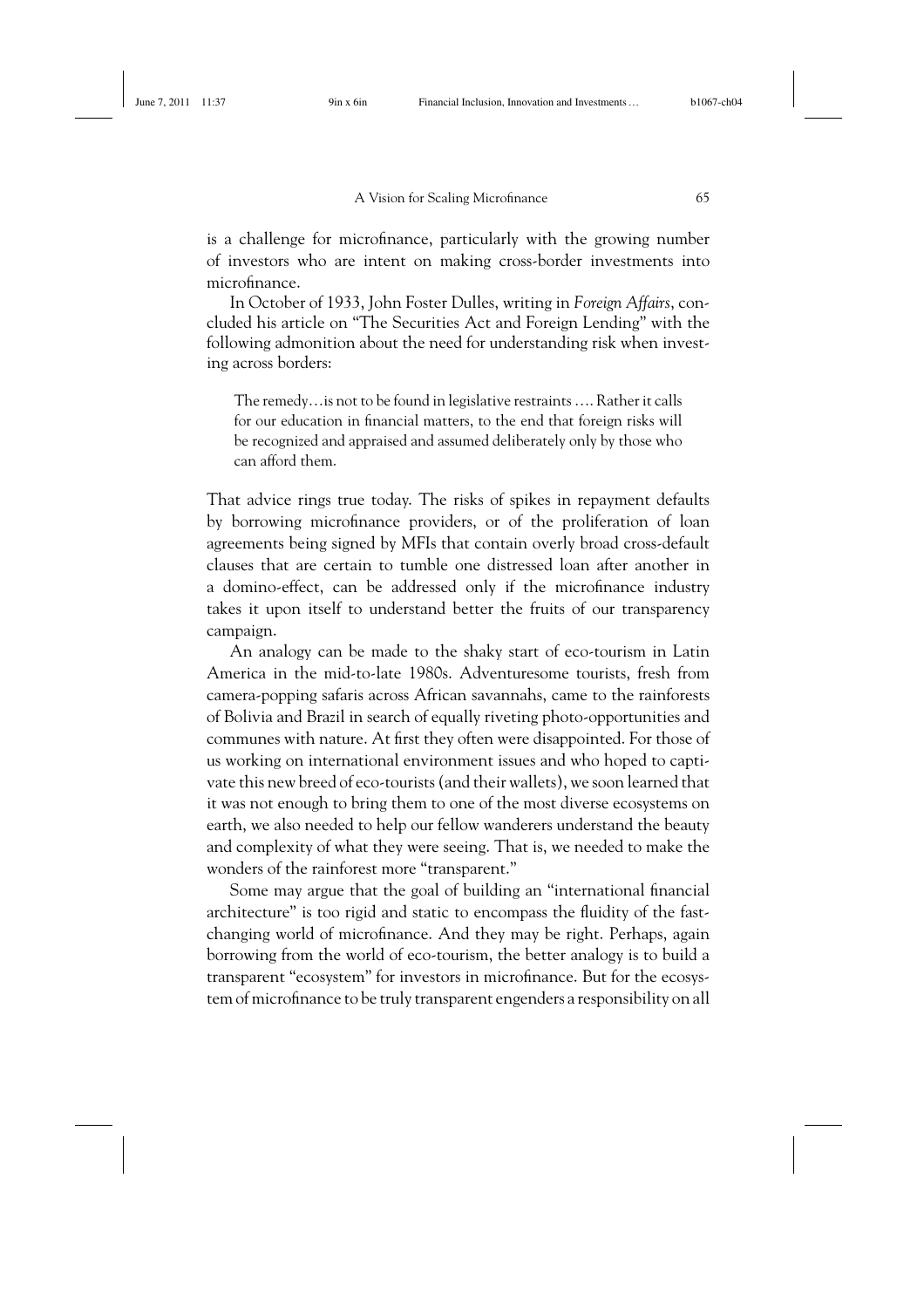of us in the microfinance world not simply to push for a dump of economic, financial, and social performance data on current and would-be investors in microfinance. Rather, we have a responsibility to develop and refine microfinance institutions' capacity to present those numbers and statistics in ways that lead investors from seeing to understanding.

An important step being taken in this direction is the development of microfinance benchmarks, which allow the financial and operational performance of microfinance providers to be compared against each other. Just a decade ago, data about microfinance performance was largely anecdotal, and, where there was quantitative data, it was focused largely on the performance of MFIs working in Latin America. Today, by contrast, there is standardized quantitative financial and operational data available to the public for nearly 1,000 microfinance providers located in all regions of the world, of different legal forms (ranging from regulated banks to unregulated non-profits), and at different stages of institutional development (commercializing, transforming, deposit-taking, etc.).9 This has allowed benchmarking by geographic region, by legal form, and by stage of institutional development that can be used by investors, policymakers and MFI management to inform decisionmaking.

Steps to supplement these financial and operational benchmarks with social performance benchmarks, such as the growing adoption by povertyfocused MFIs of the Grameen Foundation's Progress out of Poverty Index (also called PPI) that provides statistically robust data on the likely poverty levels of MFI clients, will be an important leap forward to educate sociallyminded investors as they seek to invest in double bottomline providers of microfinance.

Similarly, the expected launch of an association for retail microfinance investors is a needed addition to the evolving microfinance "ecosystem." Such an association should take a leadership role in conducting meaningful research about the risks and rewards of investing in microfinance, and in disseminating that research to a broad commercial, retail investor base.

 $9$  This information can be accessed through the Microfinance Information eXchange (MIX) at www.themix.org.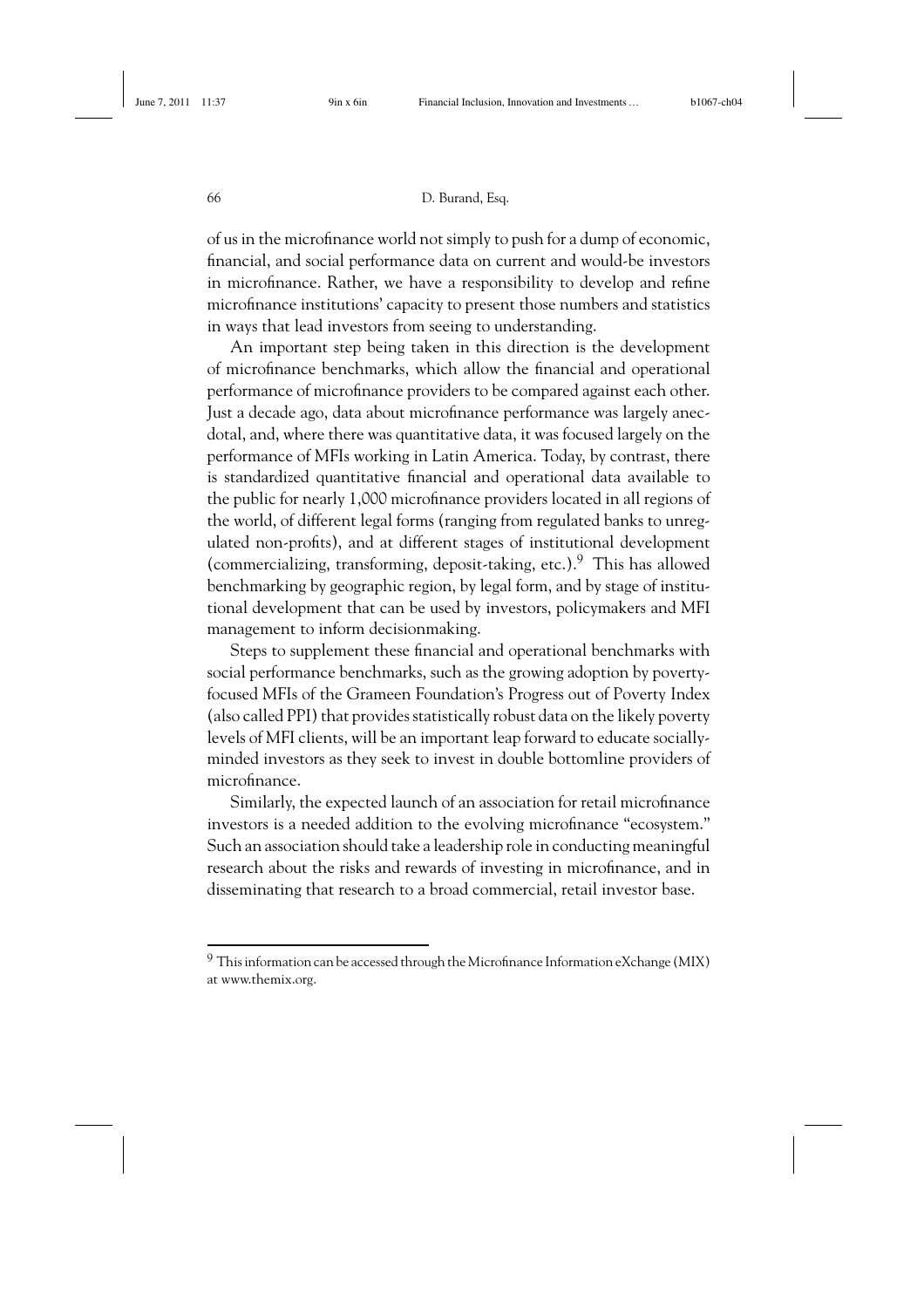#### **4.2.3** *Reinforce the Ability of Microfinance Providers to Endure Temporary Economic or Financial Disruptions*

As net private capital flows to emerging markets now run at an annual rate of \$500 billion (a more than fourfold increase from 2002), the microfinance industry has also enjoyed a wave of new investors and access to new (at least to microfinance) financial products, such as CLOs (collateralized loan obligations), syndicated loans, securitization of microcredit portfolios, IPOs, private placements, and bond offerings, to name a few. If, or as some suggest *when*, the tide turns, and the recent years' rush of capital into emerging markets starts to rush back out again, the funding of microfinance may also take a downward turn.

In the past, there was evidence that microfinance providers (and their clients) were not particularly affected by financial shocks to the formal economies where they operated. Whether the commercialization and integration of microfinance providers into the more formal economies where they work changes this risk calculation is deserving of more research.<sup>10</sup> As microfinance becomes increasingly integrated into financial markets and the formal sector, one can no longer assume that microfinance providers will continue to enjoy a counter-cyclical position within their respective financial sectors. Rather, we may find that the risks of investing in microfinance are more correlated to broader macroeconomic indicators than in the past. If this is the case, then the fates of commercially-funded microfinance providers will likely rise or fall in step with the financial fortunes of both the countries where they work and the countries where their investors raise capital.

<sup>10</sup> Some are starting to attempt this research although the data samples often are small and findings are untested given the dearth of recent financial or economic crises in the developing world. See, for example, a recent working paper from the Stern School of Business of New York University, which suggests that the performance of microfinance providers is less correlated to domestic macroeconomic conditions than is the performance of comparable commercial banks. See *Financial Times*, "Microfinance: Not as risky as you think," by Kathryn Tully (May 25, 2007).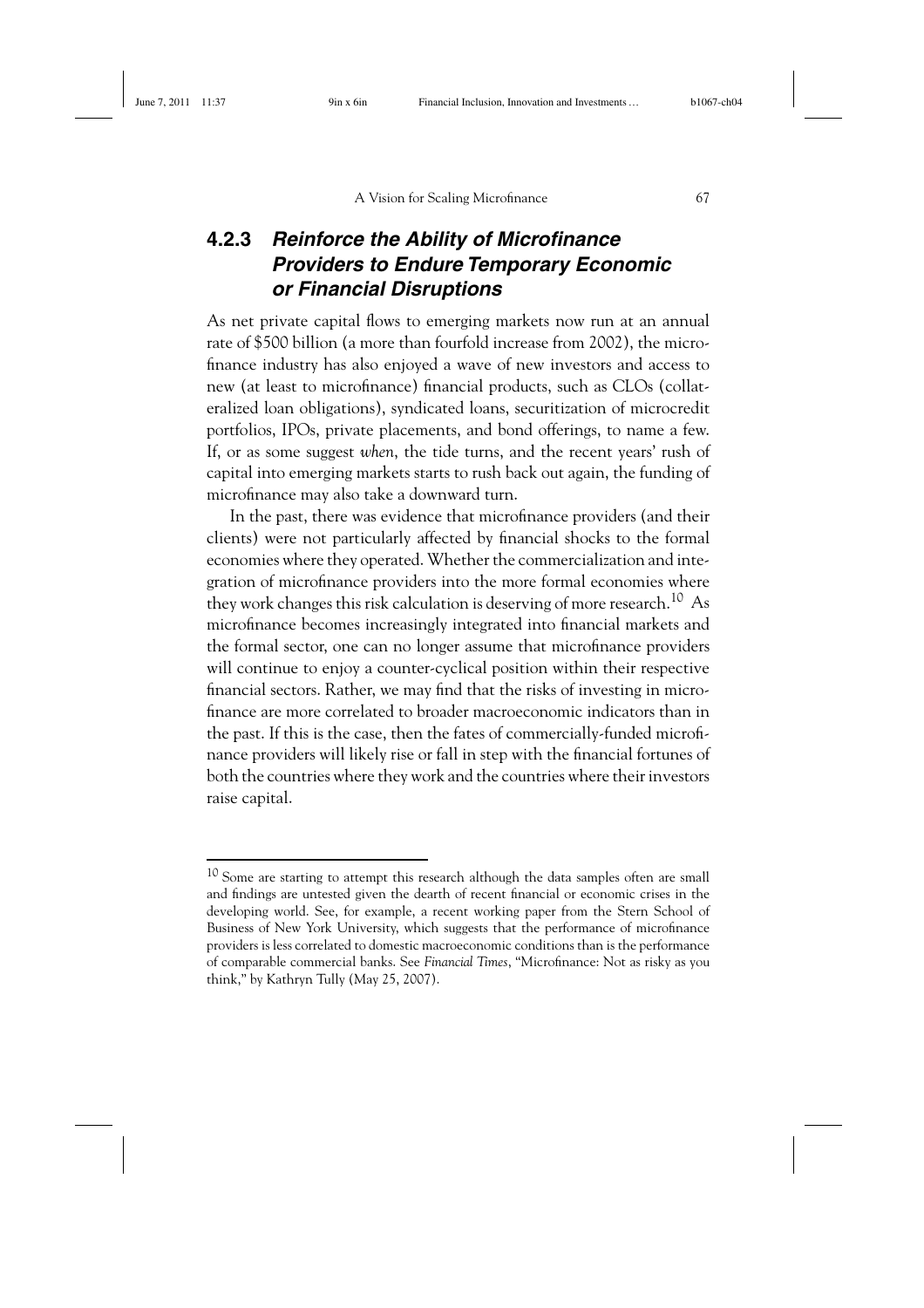Protecting microfinance providers, and, equally important, their clients — the microentrepreneurs — from unexpected, temporary economic or financial disruptions is an area of growing concern among microfinance stakeholders. Moreover, since MFIs often work in disaster-prone or conflict-ridden areas, these economic or financial disruptions may be based on a natural disaster such as a flood or earthquake, or a manmade disaster such as war or civil strife. The challenges facing microfinance providers that choose to serve poor clients living in "risky areas" may have everything to do with *where* microfinance providers work and very little to do with *how well* they work. Not surprisingly, many microfinance providers share in common with their target clientele, the poor of the world, a high degree of vulnerability to risks outside of their control. Yet microfinance providers have more resources at their disposal than do their poor clients to manage these risks. Unfortunately, not enough microfinance managers are acting proactively to mitigate or spread these risks to those in the financial world that are better equipped to handle such disruptions.

One step that some have taken is to set up contingent credit lines or emergency liquidity funds that are aimed at giving microfinance providers breathing room should traditional sources of funding suddenly dry up or disasters strike causing their clients to default on loan repayments. Another step that is being explored is the development of insurance products aimed at mitigating or insuring against catastrophic risks. Weather-indexed insurance, credit insurance, and catastrophic loss of business insurance are just a few of the products now being designed specifically with the needs of MFIs and their clients in mind. Over time, one can imagine even the re-engineering of catastrophic bonds (so-called "CAT" bonds) to meet the needs and particularized risks of the microfinance market, perhaps to be called micro-CATs.

Laudable as these risk-sharing financial instruments may be in helping MFIs manage risk without overly limiting their outreach to the poor, this is an area that is still new to much of the microfinance industry and where much more attention is needed. Insurance and re-insurance companies have much to contribute to this area. Similarly, just as investment readiness training is an important pre-condition to attracting sustainable flows of commercial capital to microfinance, so too is risk-mitigation training a pre-condition to helping MFI managers anticipate and plan for temporary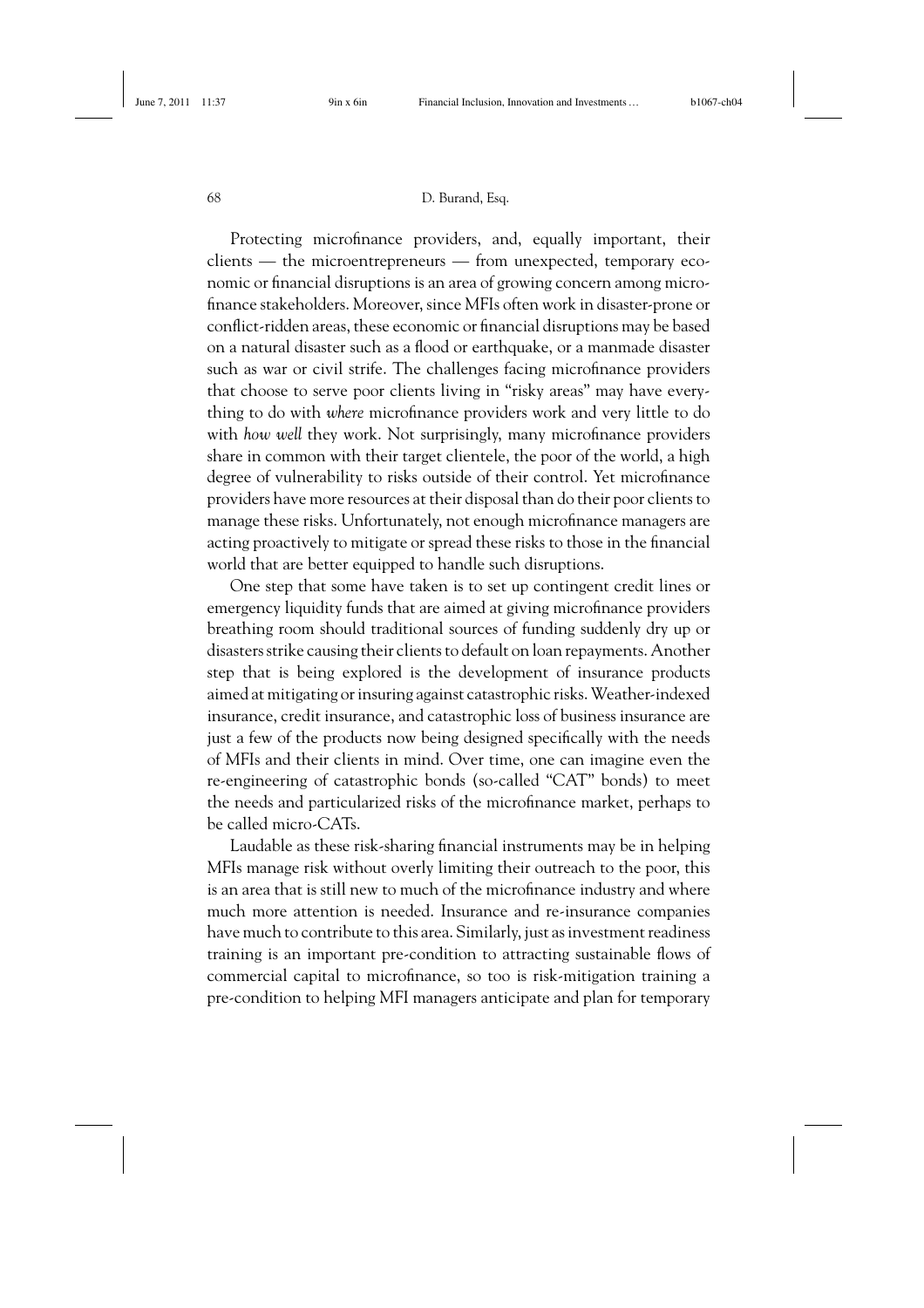economic or financial disruptions when those capital flows are interrupted by events outside of their control.

Enhancing the risk management capacity of MFI managers and spreading of catastrophic risks to other financial actors that are better equipped to manage those risks should be welcome by local regulators as well as investors. In the absence of these risk-sharing or off-loading arrangements, some bank regulators are pondering the introduction of front-loaded, preventive measures into their specialized microfinance laws and regulations so as to limit the chance of seeing deposit-taking MFIs encounter a liquidity crisis or insolvency. These regulators are beefing up their specialized microfinance laws and regulations aimed at loan concentration limitations, capital adequacy ratios, asset classification, provisioning, liquidity reserve requirements, management information systems, and governance. It is not unusual, for example, for regulators to subject deposit-taking MFIs to capital adequacy ratios that are more onerous than those applied to local commercial banks. Instead of the more typical 8% capital requirements imposed under Basel I to assets that are risk-weighted at 100%, some regulated microfinance institutions are being required to hold capital in amounts of 15% or more against 100% of their outstanding microcredits. In essence, to address regulators' concerns about the ability of deposittaking MFIs to find adequate sources of capital in the face of a weakening loan portfolio, they are requiring these MFIs to build relatively larger equity cushions than that required of commercial banks. Finding alternative ways to manage this risk should lower regulatory-imposed transaction costs to the benefit of both MFIs and the clients of MFIs.

### **4.2.4** *Facilitate Prompt, Orderly, Non-Contagious Workouts of Microfinance Providers When Crises Do Occur, with Attendant Losses Falling on Those Who Made the Investment Decision*

This is the area where the least work has been done in the microfinance sector, perhaps understandably so as there are few examples to date of repayment defaults by microfinance providers. Yet lack of workout experience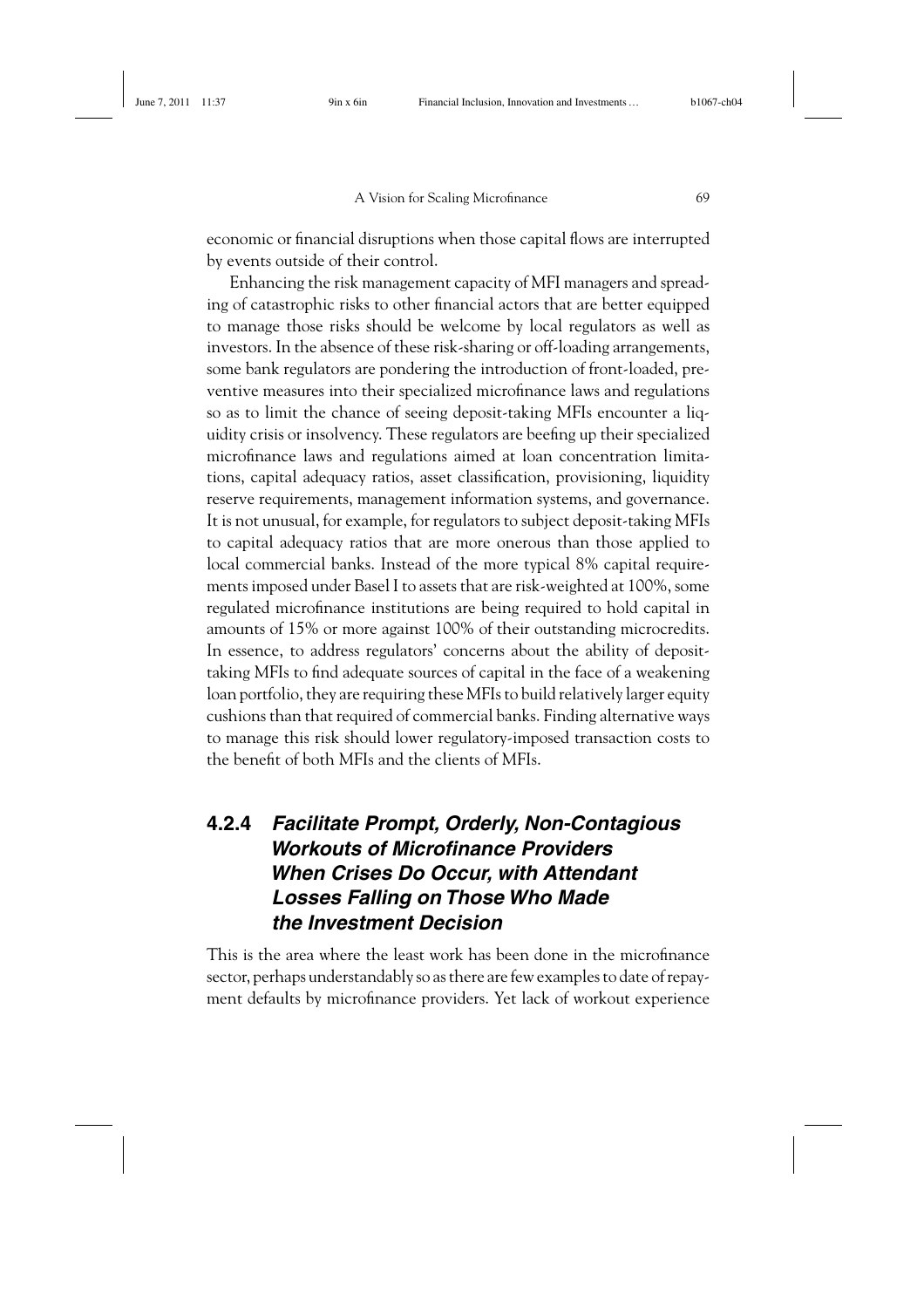in the microfinance sector should not excuse a lack of planning for this eventuality. The time is now, before a crisis occurs, to train microfinance providers in sound debt management policies, to help them understand the role that 3rd party credit enhancements can (and cannot) play when crises occur, to ensure that only meaningful pledges of assets are offered by MFIs to lenders, and to instill a healthy respect in borrowing MFIs for the complications of managing loan obligations that enjoy sweeping cross-default clauses, to name a few.

Finally, there is a regulatory and legal enabling role to be played here too. Investors need to understand better where they stand *vis-à-vis* other claimants with respect to MFIs' assets should a workout become necessary. For example, does an unsecured lender to a deposit-taking MFI stand in front of or behind depositors when it comes to claiming the MFI's assets in the case of a bankruptcy? Ask one of today's lenders to a regulated microfinance provider and see if he or she knows the answer to this question. Still more troubling, ask a local bank regulator and see if he or she knows.

Moreover, in countries where the application of bankruptcy laws to MFIs is uncertain, policymakers have an opportunity to clarify, before the fact, the various priority positions of various classes of investors in MFIs so that these investors understand their legal rights and the priority of claims. This also avoids the making of politicized decisions about claimants' rights in the heat of a workout. As a general rule, all MFIs, even non-profit MFIs that are organized under charitable institution laws rather than corporate laws, should enjoy bankruptcy protections that customarily are made available to corporate borrowers, such as the protection against set-off.

Similarly, the applicability and appropriateness of the corrective action tools available to bank regulators need to be reassessed before such tools are applied to regulated MFIs. For example, a "stop lending" order imposed by a bank regulator on a weakening MFI is likely to push that MFI to quickly fail given the often vital importance of ongoing lending operations to the health of its existing microcredit portfolio. Additionally, while the world has seen "borrower runs" on MFIs, there is still much to be learned about how to manage "depositor runs" on regulated MFIs. This can be complicated by the unique nature of those depositors — a possibly physically remote, widely spread, illiterate group of poor individuals who likely will be unimpressed by the publication of financial statements in newspapers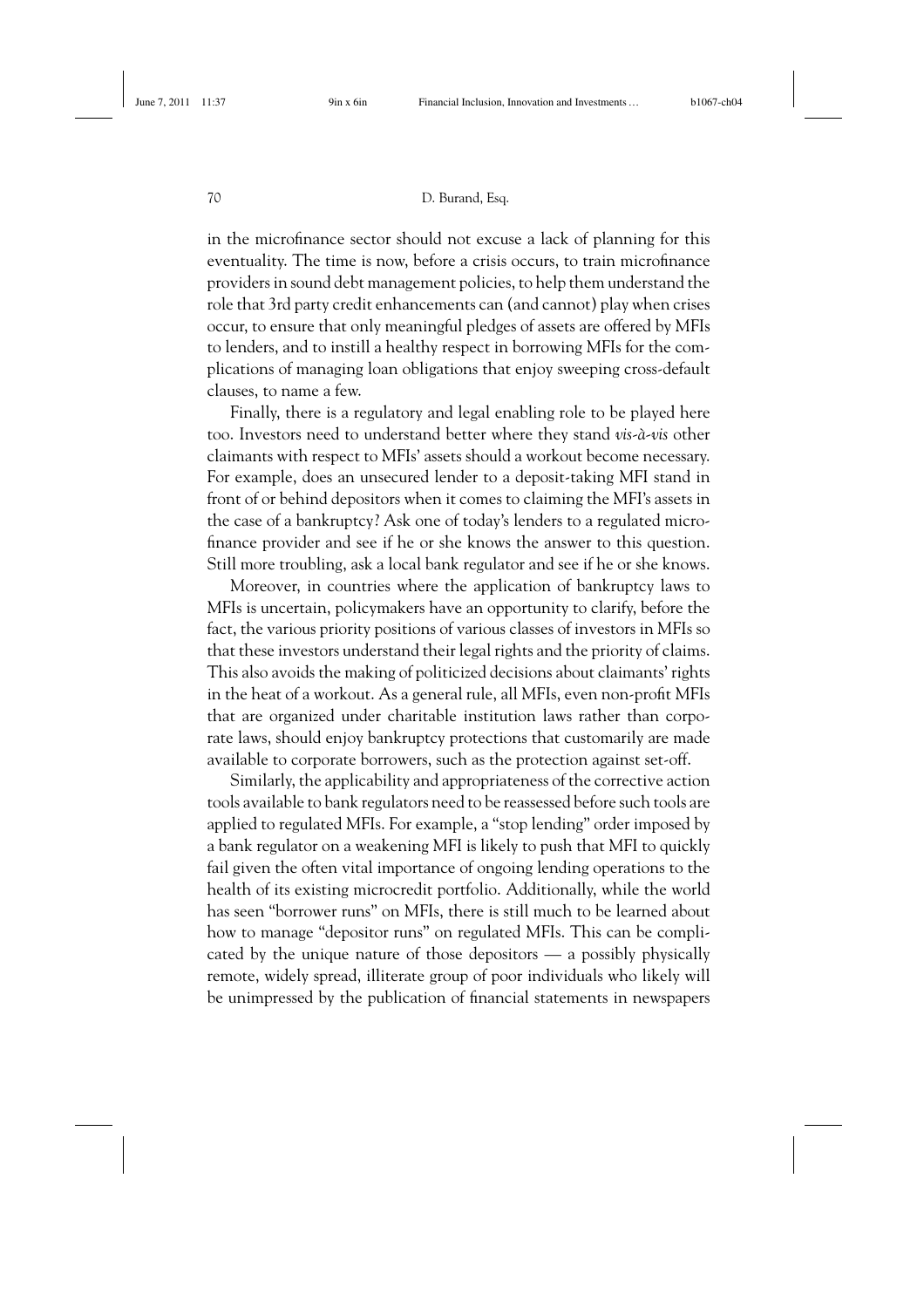or financial ratings posted in MFI offices. All of which points to the need for more work to be done in the area of building deposit insurance schemes and other measures that are aimed at protecting this unusual group of depositors and assuaging their fears before a crisis occurs or before the failure of one deposit-taking MFI sparks a contagious depositor run on other microfinance providers.

In conclusion, the day that Warren Buffet made the decision to contribute the lion's share of his wealth to the Bill & Melinda Gates Foundation was a good day for all of us who champion the cause of poverty alleviation and increased financial access in the world. Yet microfinance holds a promise that does not wholly depend on future billionaires' generosity. That is because microfinance can reach scale *without* depending on the largesse of the rich, so long as the microfinance sector can tap the power of commercial sources of capital for the sector's needs. But such capital flows to microfinance need to be efficient, stable, and transparent, otherwise the gains in scale achieved by tapping the power of commercial capital will be unsustainable, and much needless damage will occur when money rushes out of the microfinance sector just as quickly as it is now rushing in.

Here is one important way to spend at least a small portion of Warren Buffet's bequest to the Bill & Melinda Gates Foundation — namely, to invest in the building of an international financial architecture for the microfinance sector. But as Mr. Buffet also has acknowledged, it takes more than dollars and smarts to tackle the world's most important problems. As argued in this paper, it also takes vision. It is time for a vision of a new financial order to take root in the world, a vision that is intent on scaling microfinance by tapping the power of the capital markets and that prizes financial access as well as stability.